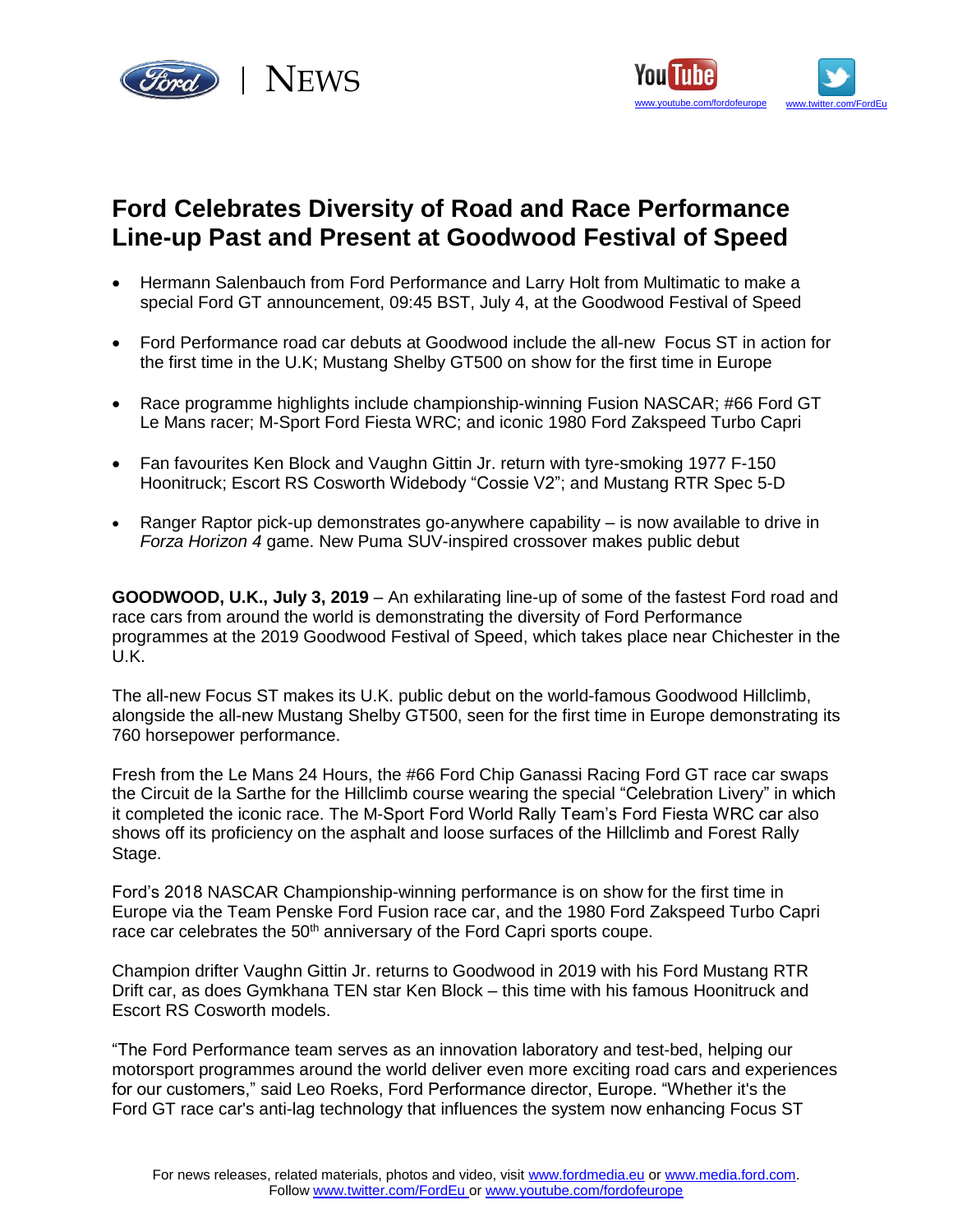turbo response, or the go-anywhere capability of Fiesta WRC car replicated in the Ranger Raptor pick-up, bringing the spirit of competition into our road-going models is at the core of what we do."

Also on show to the public for the first time, the new Ford Puma SUV-inspired crossover stars alongside the all-new Kuga SUV on the Ford stand, where visitors can find exciting activities and challenges including the opportunity to win a passenger ride in the Ford Ranger Raptor – now available in the *Forza Horizon 4* racing game.

### **All-new Focus ST breaks cover**

Driven up the Goodwood Hillclimb by seven-time British motorsport champion Paul Swift, the [all-new Focus ST](http://focus.fordpresskits.com/?p=focusst) features a 280 PS 2.3-litre EcoBoost petrol engine for 0-100 km/h (0-62 mph) acceleration in 5.7 seconds in five-door body style. Delivering 420 Nm of torque, the Focus ST offers even faster in-gear acceleration than the acclaimed previous generation Focus RS.

Advanced sports technologies including twin-scroll turbocharging and anti-lag – plus optional Launch Control and rev-matching for the short-throw six speed manual gearbox – support the most responsive Focus ST driving experience ever. Unique suspension, braking and powertrain configurations are delivered by a Ford Performance-led development process.

The Focus ST is the first front-wheel drive Ford to feature an electronic limited-slip differential, which enhances the cornering and stability of the EcoBoost-powered variant as standard – sharpening responses to changing grip levels and driver inputs using computer-controlled preemptive actuation.

Selectable Drive Modes enable drivers to adjust the vehicle's character to suit the driving scenario including Sport mode with dedicated steering wheel mounted button, and hardcore Track Mode as part of the optional Performance Pack. Continuously Controlled Damping – standard for five-door EcoBoost variants – enhances the short long arm independent rear suspension configuration for ultimate refinement.

"We've drawn inspiration from the Ford GT supercar, F-150 Raptor pick-up, Ford Mustang and Fiesta ST to develop a Focus ST capable of punching you in the back the moment you hit the throttle," Roeks said.

The all-new Focus ST is available from launch in five-door and wagon body styles offering 280 PS 2.3-litre EcoBoost petrol and 190 PS 2.0-litre EcoBlue diesel powertrains with six-speed manual transmissions. Five-door and wagon 2.3-litre EcoBoost seven-speed automatic variants will also be introduced from autumn 2019.

#### **Unprecedented power: Ford Mustang Shelby GT500**

Making its European debut after being unveiled for customers in the U.S. earlier this year, the [all-new Mustang Shelby GT500'](http://2020gt500.ford.com/Y2019/default.aspx)s 760 horsepower performance will be kept in check at Goodwood by three-time world champion drifter Vaughn Gittin Jr.

The Shelby GT500 is the most powerful street-legal Ford ever, with a hand-built, aluminium, supercharged 5.2-litre V8 engine supporting 0-60 mph (0-97 km/h) acceleration in the mid-3 second range, and sub-11-second quarter-mile times. Delivering 625 lb/ft of torque, it is the most power- and torque-dense supercharged production V8 engine in the world.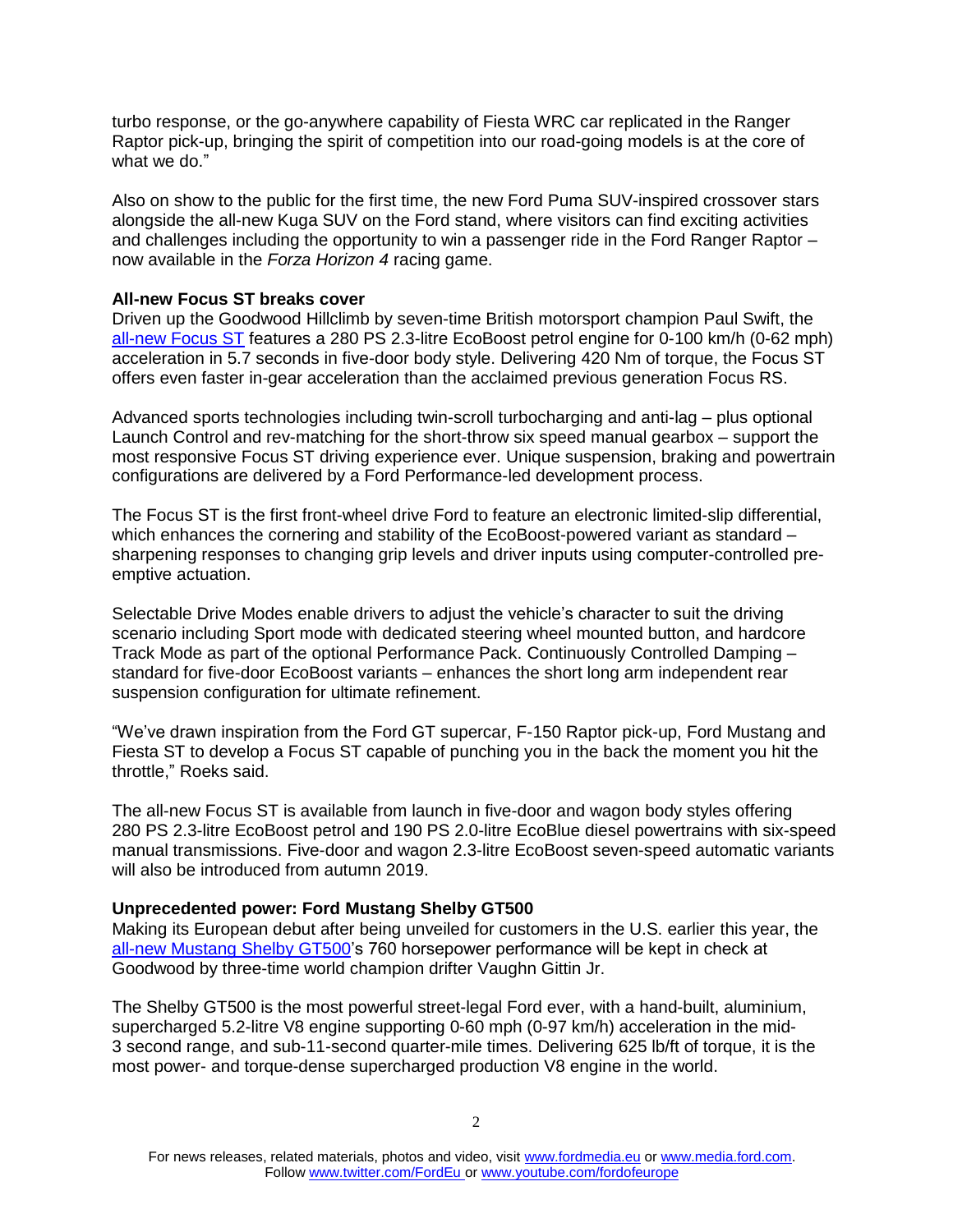The Shelby GT500 features unique suspension geometry, a new electronic power steering unit and lighter-weight coil springs front and rear. Combined with next-generation active MagneRide™ suspension, the payoff is the highest-ever lateral acceleration from a Mustang for greater track performance and driver control.

Two-piece, 420 mm front brake discs are the largest of any sports coupe on sale in the U.S., and are supported by six-piston Brembo callipers for ultimate stopping power. A TREMEC® seven-speed dual-clutch transmission can shift smoothly in less than 100 milliseconds.

#### **Ford GT Le Mans racer unleashed**

Each of the four factory Ford Chip Ganassi Racing Ford GTs that competed in last month's Le Mans 24 Hours endurance race featured a special "Celebration Livery" reflecting Ford's success at Le Mans, both in the present day and during the 1960s.

The #66 Ford GT driven up the hill at this year's Goodwood event by Stefan Mücke – and piloted at Le Mans by Mücke alongside teammates Olivier Pla and Billy Johnson – bears a special black livery echoing the Ford GT40 of Bruce McLaren and Chris Amon that won Le Mans in 1966.

The Ford Chip Ganassi Racing Ford GTs feature a lightweight carbon and aluminium chassis, carbon fibre body panels and a twin-turbocharged 3.5-litre EcoBoost V6 engine delivering 500 PS and 500 Nm of torque.

The Ford GT race car is based on the [Ford GT road car](http://fordgt.fordpresskits.com/) – which delivers 655 PS and 750 Nm of torque; a top speed of 347 km/h (216 mph); and features active aerodynamics for ultimate performance.

Limited to just 250 examples per year, the Ford GT is among the world's most exclusive supercars. The company is set to make a special Ford GT announcement during a dedicated press conference from 09:45 BST, July 4, at the Goodwood Festival of Speed, where Hermann Salenbauch, global director, Ford Performance, and Larry Holt, chief technical officer, Multimatic, will deliver news on the Ford GT ultra-high-performance supercar.

# **Ford Fiesta WRC takes the stage**

Campaigned by the M-Sport Ford World Rally Team in the FIA World Rally Championship, the Ford Fiesta WRC car delivers 385 PS and 450 Nm of torque from Ford's 1.6-litre EcoBoost engine, for lightning-fast four-wheel drive performance whether on pave roads or gravel tracks.

M-Sport WRC driver Elfyn Evans is demonstrating the combination of performance and driving skill that last year secured him his first WRC win at the Dayinsure Wales Rally GB, with highspeed runs on the Goodwood Hillclimb and Forest Rally Stage.

Evans' teammate, Teemu Suninen, last month secured his best-ever result at Rally Italia Sardegna, finishing in second place overall in the Ford Fiesta WRC car. Evans and Suninen are currently fourth and fifth respectively in the drivers' championship.

# **Ford Fusion NASCAR racer in Europe**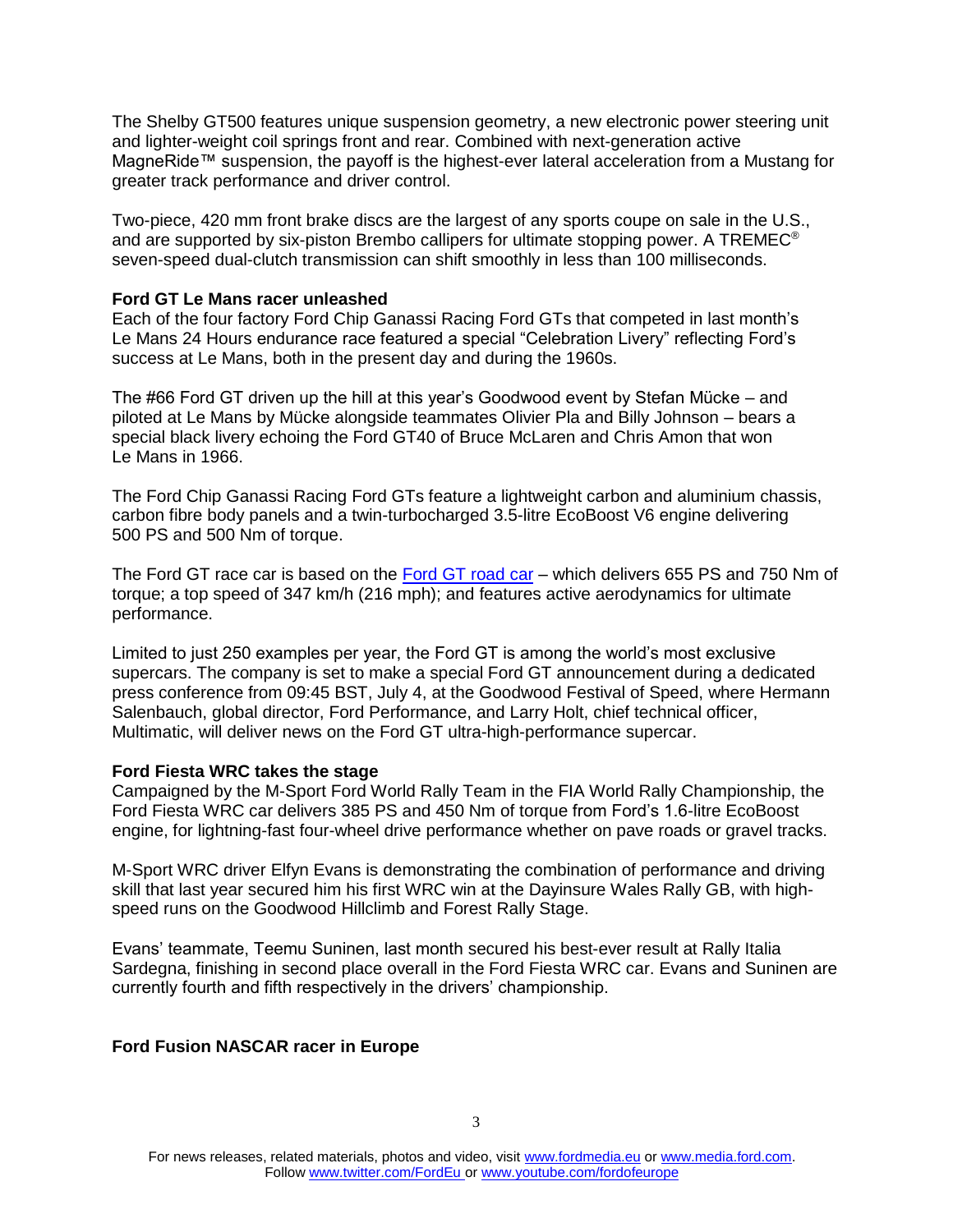Swapping more familiar territory of American oval races up to 600 miles (965 km) long for a hillclimb sprint of a little over 1 mile, the Team Penske Ford Fusion NASCAR race car brings a taste of one of Ford's most successful U.S. motorsport programmes to West Sussex, England.

Like all NASCAR racers, the #22 Team Penske Fusion that claimed the driver's championship in the Monster Energy NASCAR Cup Series in 2018 driven by Joey Logano remains true to stock car racing roots – powered by a 5.8-litre Ford V8 engine producing 775 horsepower and 530 lb/ft of torque. Gear changes are via a four-speed manual H-pattern transmission.

Featuring a steel tube frame, hand-formed sheet metal bodywork and a Penske chassis, the Team Penske Fusion is driven at Goodwood by U.S. sports car driver Billy Johnson – the most successful driver of all time in the IMSA Continental Tire Championship who most recently won the 2016 championship with the a Ford Mustang Shelby GT350R-C.

# **Celebrating Capri with the Zakspeed Turbo**

A hardcore racing version of the iconic Ford Capri, the flame-spitting Zakspeed Turbo Capri was built to compete in Germany's DRM touring car and sports car racing series – winning the Division 2 championship in 1981 driven by Germany's Klaus Ludwig.

Powered by a turbocharged 1.7-litre engine, further enhanced from the Cosworth BDA engine based on Ford's 1.3-litre Kent engine of the period, the Zakspeed Turbo Capri produces 540 PS and 482 Nm of torque.

The distinctive race car that competed in DRM championships between 1980 and 1982 is now owned and driven at Goodwood by Peter Mücke, founder of Mücke Motorsports and father of Stefan Mücke who raced the Ford GT for Ford Chip Ganassi Racing until the conclusion of the team's WEC racing programme at Le Mans this year.

First introduced in 1969, Ford sold more than 1.9 million Capris across 17 years of production.

# **Fan favourites Block and Gittin Jr. back on track**

Hugely popular petrol-heads Ken Block and Vaughn Gittin Jr. return with their purpose-built high performance Fords for more sideways antics on the Goodwood Hillclimb and The Arena -- a new drifting showground.

Block's one-of-a-kind 1977 Ford F-150 Hoonitruck is living up to its name as it demonstrates its incredible 914 horsepower, 702 lb/ft of torque, rally-bred all-wheel drive performance for the first time at the event.

The truck, which debuted in the Gymkhana TEN video last year, features the largest 3D metalprinted part for a working vehicle in automotive history. Ford Performance engineers collaborated with a team of Ford research engineers in Europe and RWTH Aachen's Digital Additive Production Institute, in Germany, to develop and build the intricate aluminium intake manifold.

Block's new Ford Escort RS Cosworth Widebody "Cossie V2" also makes its Goodwood debut. The dramatically styled retro model was developed after Block lost his 1991 Ford Escort Cosworth Group A rally car to a fire while competing in summer 2018. Powered by a 317 PS Ford Cosworth 2.0-litre engine, the model features a WRC-style body kit over a widened chassis.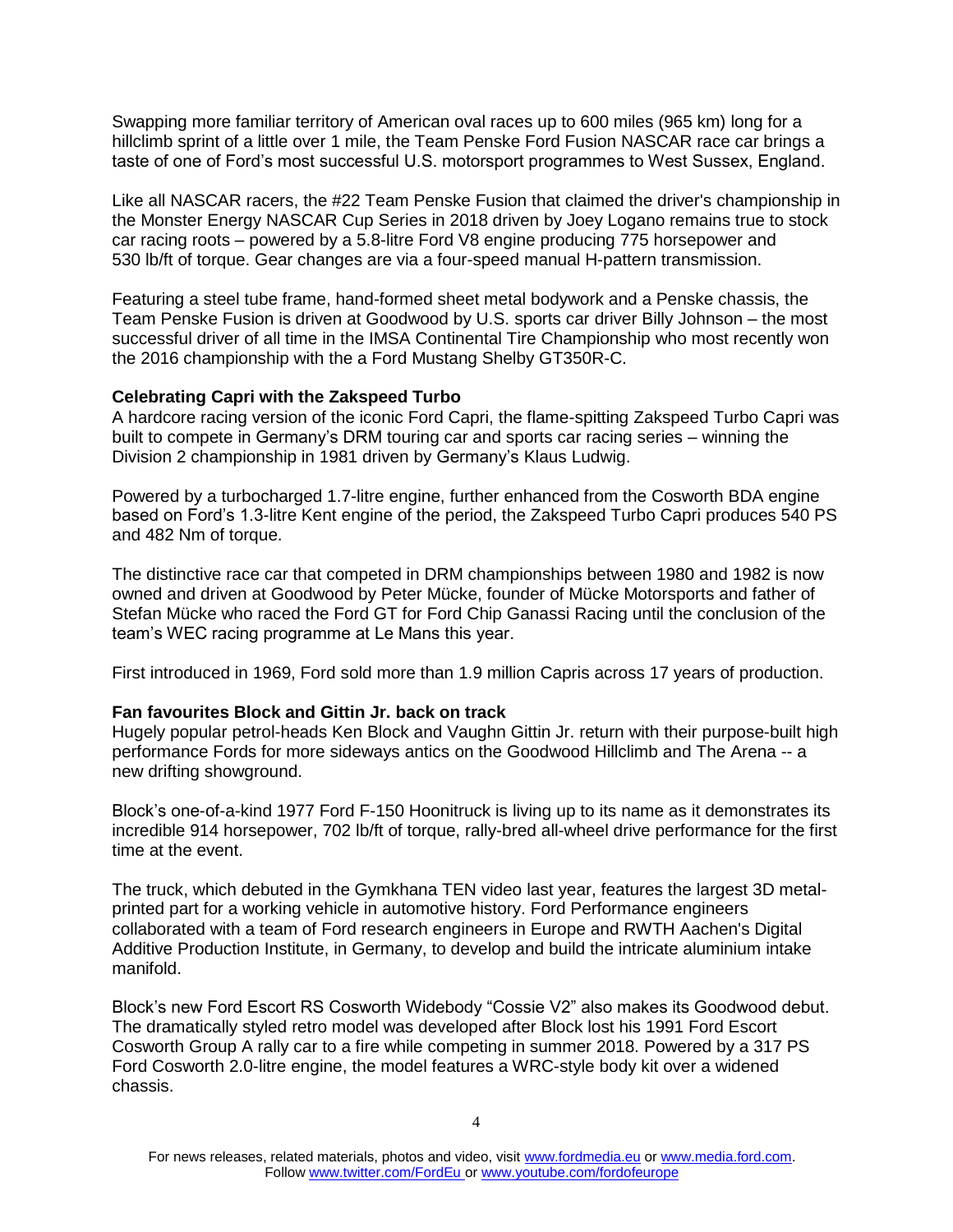The Mustang RTR Spec 5-D driven by Gittin Jr. at Goodwood is the same record-breaking vehicle used last year when he became the first driver to drift all 13 miles of the legendary Nürburgring Nordschleife.

Developed specifically to compete in Formula Drift, Gittin Jr.'s bespoke Mustang is powered by a 5.0-litre Ford Performance Aluminator XS V8 engine with Vortech JT Trim Supercharger, and features a six-speed sequential Pfitzner Performance Gearbox and carbon fibre body panels.

#### **Ranger Raptor off-road**

The [new Ford Ranger Raptor](https://media.ford.com/content/fordmedia/feu/en/news/2019/04/29/new-_bad-ass_-ford-ranger-raptor-brings-ultimate-off-road-pick-u.html) is the toughest and most high-performing version ever of Europe's best-selling pick-up – developed by Ford Performance for the true enthusiast off-roader and powered by a Bi-turbo version of Ford's 2.0‑litre EcoBlue diesel engine that delivers 213 PS and 500 Nm of torque, and Ford's new 10-speed automatic gearbox.

Precision driver Paul Swift is showcasing the Ranger Raptor's imposing dimensions, extreme styling and unique Ford Performance chassis optimised for high-speed off-road driving and goanywhere capability in Goodwood's Off-Road Arena.

Since July 2, even greater numbers of off-road driving fans are able to experience the Ranger Raptor's performance, after the model became available in the Xbox open-world racing game *Forza Horizon 4*. Last year, the Ranger Raptor became the first ever vehicle launched at video gaming event, at Gamescom in Cologne, Germany.

"There's a genuine fun-factor about this unique vehicle, a rally-style pick-up that will bring smiles to drivers and gamers across the world," said Roelant de Waard, vice president, Marketing, Sales & Service, Ford of Europe. "It's also a stunning addition to the virtual Ford garage that already includes some of the most driven vehicles on *Forza*, and we know gamers everywhere will enjoy all the on- and off-road thrills Ranger Raptor has to offer."

## **Puma and Kuga debut on the Ford stand**

Visitors to the three-story Ford Performance stand will also be among the first to experience the [all-new Ford Kuga](http://kuga.fordpresskits.com/) SUV and [new Ford Puma](http://puma.fordpresskits.com/) SUV-inspired crossover models, following their introductions earlier this year.

Debuting sleek new exterior design with premium proportions that deliver improved roominess and comfort, the all-new Kuga is Ford's most electrified vehicle ever, with the sophisticated allnew Kuga Titanium, sporty Kuga ST‑Line and upscale Kuga Vignale will offer an advanced range of hybrid powertrains for unprecedented Ford SUV fuel efficiency.

The charismatic new Puma fuses stunning exterior design, best-in-class uncompromised load space, and sophisticated mild-hybrid powertrain technology.

In addition gamers who set the fastest lap times using the Ford stand's *Forza Horizon 4* gaming pods stand a chance to win a passenger ride in the Ranger Raptor with Paul Swift, and a new toboggan run offers a Ford Performance-inspired high-speed, high-thrill slide around the stand structure.

For updates on Ford's activities at the 2019 Goodwood Festival of Speed follow [www.twitter.com/FordEu](http://www.twitter.com/FordEu) and [www.youtube.com/fordofeurope.](http://www.youtube.com/fordofeurope) Media releases and further